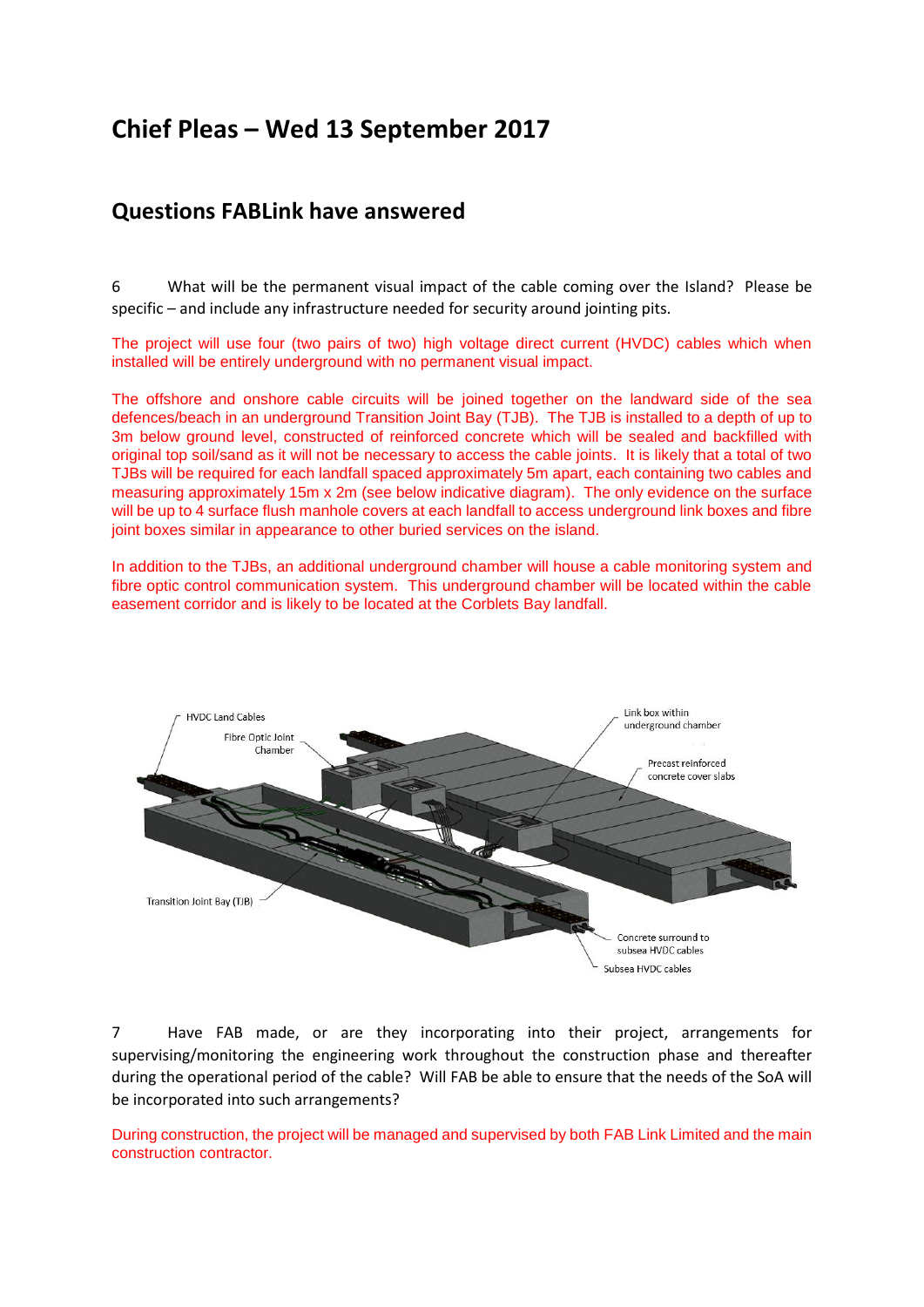During operation, the cables will require no supervision and can be left alone. Monitoring of the onshore and offshore cables during the operational period would be undertaken by the automatic monitoring system (see response to question 6), together with annual inspections and surveys in the preliminary operational years which may reduce in frequency depending on the outcome of the inspections.

As landowner, the States of Alderney have comprehensive controls in place by means of the signed Option Agreement which requires approval by the States of Alderney of the project specifications in accordance with good industry practice prior to the commencement of any works.

As the planning authority, it is anticipated that the States of Alderney will incorporate pre-construction approvals of relevant methods statements, risk assessments, construction environmental management plans and work programmes in accordance with good industry practice into any planning permission for the cables.

9 It has been stated that there will be a fibre optic cable for the island, can FAB explain how this works, who will be the service provider in France (is there already an agreement and if so with whom is it with) and has an operator be appointed to deliver it to Alderney? If so, can you provide the name of the operator?

The fibre optic cable will have dedicated fibres allocated for use by the Island. These fibres will be split from the fibre cable/bundle within the fibre joint box or the fibre optic control communication system. From this "break out" of the fibres they can be connected to island communication equipment for distribution of appropriate services.

ARE have been involved in discussions with various potential partners, local and international, about the best way to develop this opportunity in the context of Alderney's regulatory and commercial framework.

ARE will commit to the following:

- Fibre optic capacity will be made available to telecoms operators on the island.
- Telecoms operators (who will be responsible for delivering this service to islanders) will not be able to charge more than prices prevailing in Guernsey and Jersey.
- If ARE is unable to make the business case happen within 5 years of FAB being operational it will assign its Fibre Optic rights directly to the States of Alderney.

10 Can FAB provide the States of Alderney with a specification for the fibre optic cable and a guarantee that it will be provided and laid to all homes and businesses and over what timeframe?

The specification for the fibre optic cable is for a single mode fibre system with 48 fibres which will be bundled to each pair of HVDC cables. For each single mode fibre system, up to 10 fibres will be used for the purposes of monitoring and communicating information for the FAB Link Project, resulting in 38 redundant fibres. The final specification will be confirmed upon selection of the preferred supplier.

It will be for local telecom operators to provide the connection from the FAB fibre optic cables to homes and businesses on the island. If these arrangements are not agreed within 5 years of FAB being operational, ARE will assign these rights to the States of Alderney. Timing of when these connections would be available will be determined by these operators.

11 Who will undertake and fund the works required to get the fibre optic to homes and businesses on the island and how soon after the completion of the cable will this happen?

The funding for the use of the fibre optics that are laid as part of the FAB Link Project are the responsibility of ARE. Funding and providing the local infrastructure will be the responsibility of local telecom operators who already operate on the island network. Access to the FAB fibre optic cable should be available shortly after the commissioning of the FAB Link Project.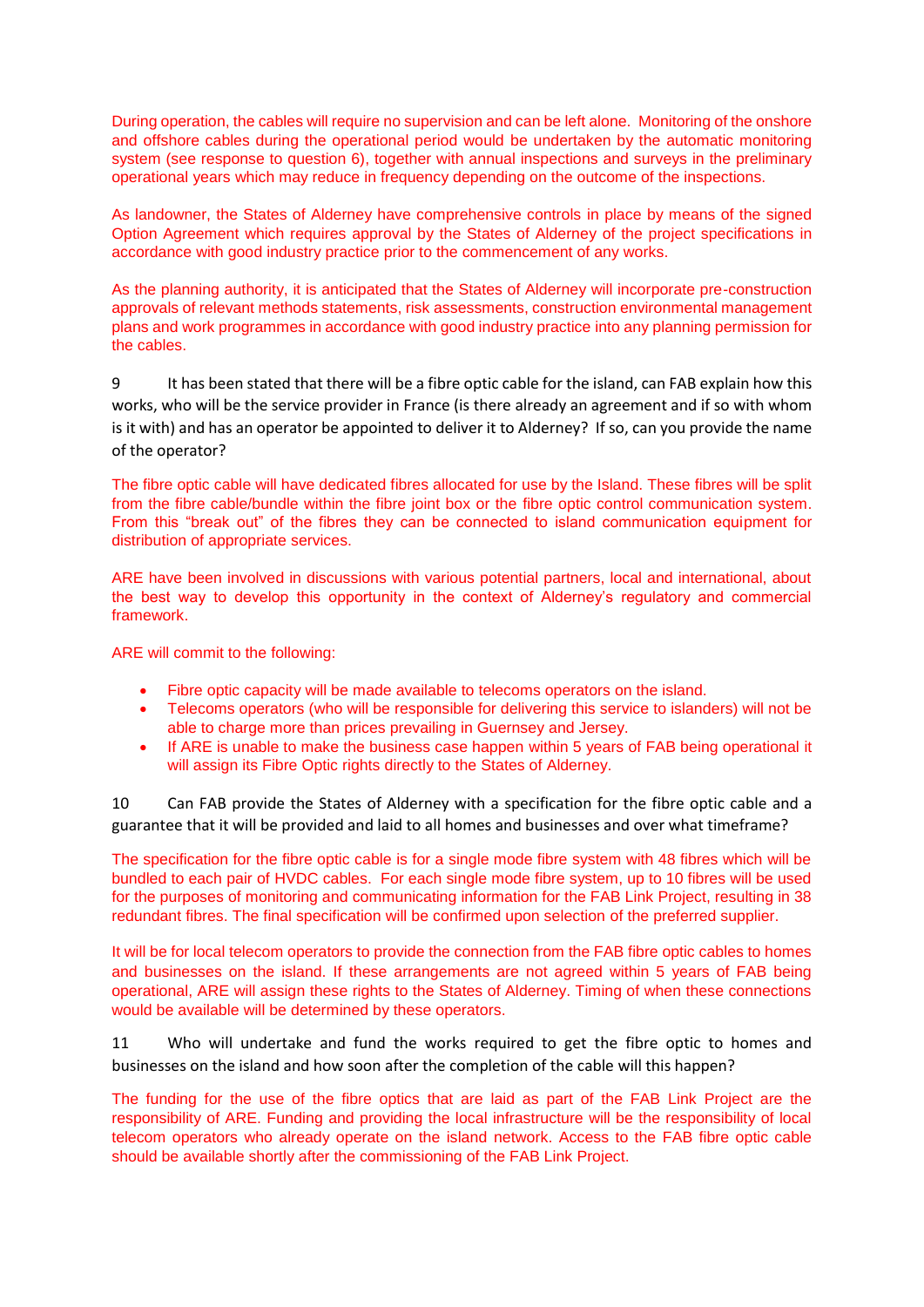13 What additional infrastructure will be needed to accommodate the fibre optic cable, where will it be located and how will the broadband be connected to local homes & business premises? What provision is being made to ensure continuous operation of the service? And whose responsibility will be the maintenance and operation of the main and ancillary infrastructure.

Very limited infrastructure will be needed and this would most probably be accommodated at one of the local telecoms sites. Adding to the existing fibre optic network on the island will also be required. Provision, operation and maintenance of this and all other infrastructure would be the responsibility of the local telecoms operator.

14 Will there be cheaper priced electricity for the island from the FABlink? If so, when will this happen and can it be guaranteed?

The primary purpose of the FAB Link Project is to construct an electricity interconnector linking the national grids of Britain and France. The cables will carry high voltage direct current (HVDC) which cannot be used in homes and offices as they use a lower voltage alternating current (230V AC).

Converter stations will be built in the UK and France to convert this HVDC into high voltage alternating current (HVAC) which will then be fed into existing substations. The voltage will then be lowered in steps through the electricity distribution system to the 230V used in our homes and offices.

In order for the Island to take advantage of the electricity transmitted through the HVDC cables, Alderney would need its own dedicated converter station, which would only be viable as part of any future tidal power development, which is a long term opportunity provided by the FAB Link Project.

15 It has been stated that FAB will create 100s of jobs. Please can you clarify and provide more information on the types and numbers of jobs likely to be created for local people – such to be separated into temporary construction labour and permanent additional jobs – can you also estimate for both categories the numbers of imported positions and the numbers likely to be available to current residents.

Does FAB believe Alderney has the local labour that is sufficiently skilled and experienced for the tasks required?

The FAB Link Project as a whole across the UK, Alderney and France will create hundreds of jobs. However, the relatively small scale of the development in Alderney means that the proportionate numbers for Alderney will be much smaller than in other jurisdictions. Subject to appointment of preferred construction contractor, the economic benefits of the project will be predominantly during construction with opportunities for qualified machine operators, fencing works, landscaping works and reinstatement as well as indirect benefits for the harbour and providers of temporary accommodation.

A more detailed analysis of employment opportunities will be provided during pre-application discussions with the Alderney Planning Department and as part of any planning application.

16 How long will the construction workforce be on the Island and where will they be housed?

The construction workforce of approximately 20-40 persons will be on the Island for approximately 18 months works which may be broken into discrete working periods due to operational and seasonal considerations/constraints.

The construction contractors have fully recognised the limitations of accommodation on the Island. In addition to the local hotels / B&Bs, options being considered include renting of suitable housing and floating accommodation based within the harbour.

A more detailed analysis of accommodation options will be provided during pre-application discussions with the Alderney Planning Department and as part of any planning application.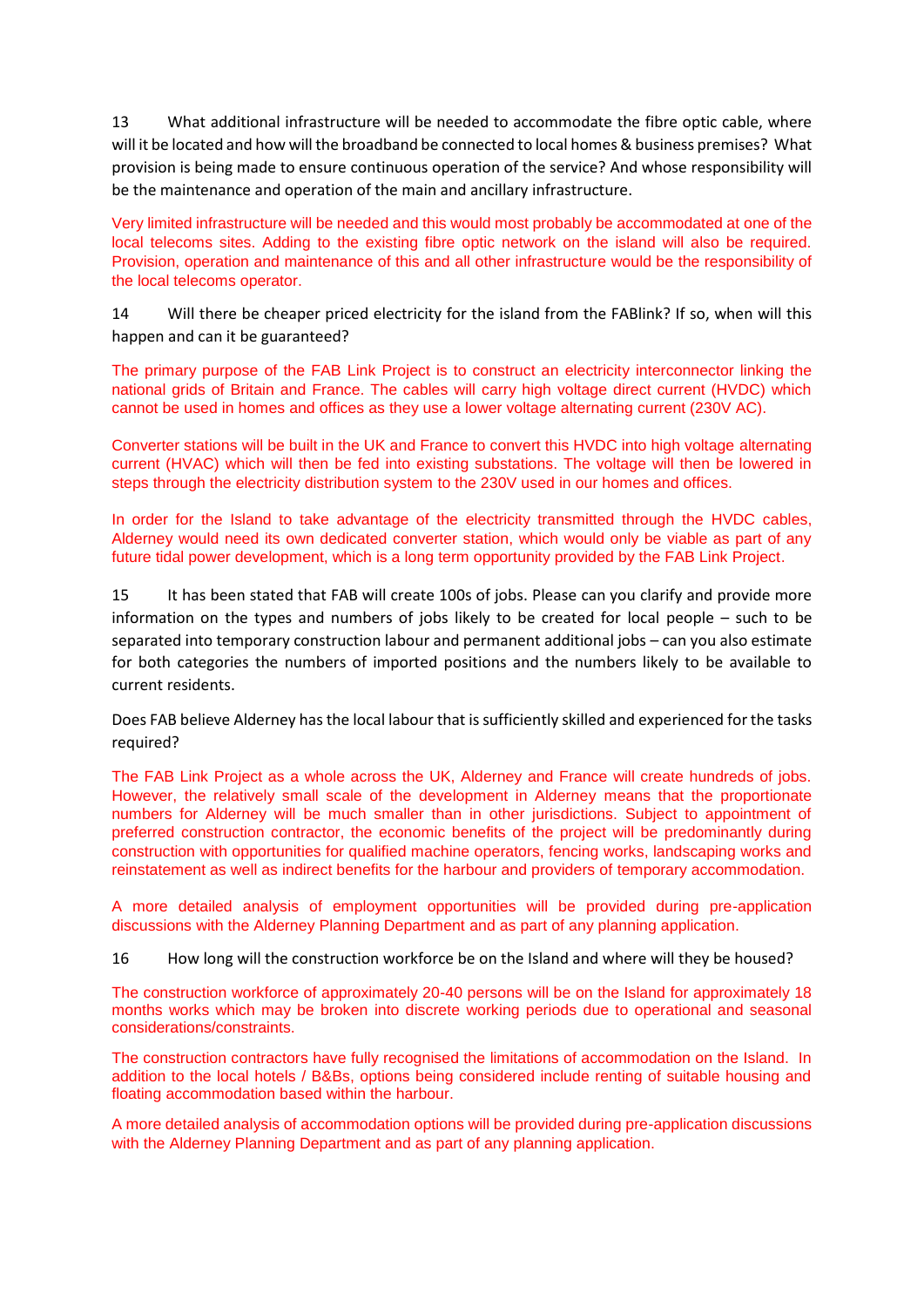20 What are the health and safety implications of the cable – is this covered by European, UK or Alderney laws?

A Code of Construction Practice (CoCP) and Construction Environmental Management Plan (CEMP) will be issued to the States of Alderney for approval prior to commencement of any construction activities. These documents provide a framework of key measures for managing the potential health, safety and environmental impacts of constructing the components of the FAB project that all construction staff will be required to follow. They will cover the aspects of the project's construction phase that may affect the interests of local residents, businesses, the general public and other sensitive receptors in the vicinity of the construction site. They will set out the standards to be implemented throughout the construction process and can be controlled by the use of conditions imposed on any grant of planning permission.

In respect of Electric and Magnetic Fields (EMF), the FAB Link Project cables will have a metallic sheath which will completely contain any electric fields. There will therefore be no impact on human health or the environment from electric fields from the cables.

Magnetic fields are all around us, and are measured in units called micro-Teslas (µT). The Earth itself has a magnetic field which varies between 70 uT at the poles and 30 uT at the equator. In the UK it is around 40 µT.

Internationally accepted guidelines (International Commission on Non-Ionizing Radiation Protection, 1994, 1998, 2009 and 2010) say the maximum level people should be exposed to is 500 µT. In normal operation, the FAB Link Project cables will result in levels of around 20 µT above the cables, so similar to the natural magnetic field all around us. These levels decrease rapidly as the distance from the cables increases (3µT at 5m from the cables, and 2 µT at 10 m).

The levels of EMFs from the proposed development would be well below the guideline public exposure reference levels set to protect health. The World Health Organisation's website provides further information on EMFs: [http://www.who.int/topics/electromagnetic\\_fields/en/](http://www.who.int/topics/electromagnetic_fields/en/)

Mitigation for noise from construction activities would be controlled by following industry best practice such as British Standard BS 5228-1:2009+A1:2014 or equivalent standard that may be imposed through planning condition by the Alderney Planning Department.

21 Medical services on the Island are already under strain. How much extra pressure is likely to be placed on them. Given there is already a distinct lack of medivac flights will FAB provide cover for the workers independently of the Bailiwick care provision?

The main construction contractor will be working to the highest Health, Safety and Environmental standards with the primary objective to manage all its activities and operations in a responsible manner that protects the health and safety of its employees, contractors and public in order to minimise any potential impacts on the environment. Emergency Response Plans, Evacuation Plans and Medivac Plans are standard systems that will be in place for projects of this nature and will take into consideration the existing facilities in the Channel Islands to ensure appropriate procedures will be in place in the unlikely event of a medical emergency.

22 Can FAB indicate the negative economic impacts of FAB whilst it is in construction and have these been costed? And if not, why not?

No negative economic impacts have been costed. It is for the Alderney Planning Department to determine if such an assessment would be required to accompany the planning application for a project that will be of strategic importance to the economy of the Island.

23 Has FAB considered the safeguards needed for accessibility of private homes and businesses affected during the works and has FAB any plans to compensate those affected by loss of tourism business, loss of use of beaches, congestion and wear and tear on island infrastructure?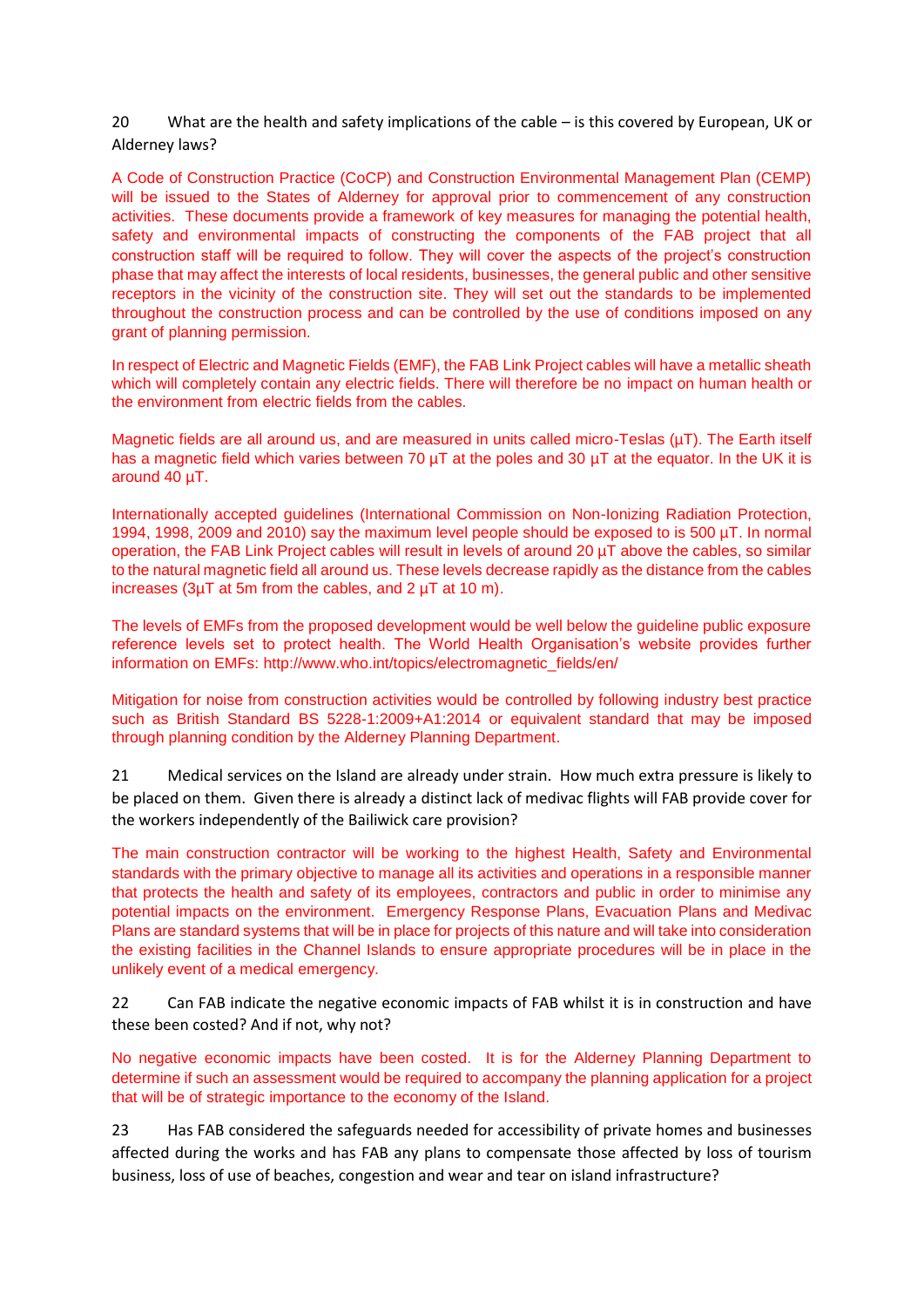Industry standard best practice procedures and measures to ensure any impacts are minimised have been considered and will be set out in the draft application documents that will be discussed with the States of Alderney and their advisors during pre-application discussions. Access to all private homes and businesses will be maintained at all times. It would be expected that, where applicable, these will be transposed into planning conditions to ensure any temporary disruption to businesses and residents will be minimised and mitigated according to industry best practice procedures. FAB Link have no plans for compensation.

24 How many extra vehicles, particularly trucks, are likely to be on the Island during construction? What other heavy equipment will be imported, and what assurance do we have that it will be removed?

Detailed assessment of traffic types and movements will be provided during pre-application discussions with the Alderney Planning Department and as part of any planning application.

Specialist vehicles and any heavy equipment required by contractors would need to be imported and would be removed from the Island for use in other construction projects. Some smaller vehicles may also need to be imported to ensure there is no constraint on island capabilities. The main construction contractor would also investigate the possibility of using smaller size excavators and civils machines to minimise the logistics of import and export. It is anticipated that 5 x mixed goods vehicles, 5 x HGV's (HGV = Heavy Goods Vehicle), 4 x plant and 1 x HDD Rig (HDD = Horizontal Directional Drilling) would be a typical spread of vehicles.

It is proposed that part of Mannez Quarry be used as a temporary compound during construction in order to minimise the impact of storing these vehicles and equipment at both of the landfalls.

25 In order to get the very large and heavy equipment ashore, will this mean the use of Braye beach in any way? And if so, how and why?

The port facilities are being considered as the preferred route to import and export plant and machinery to the Island and, as such, selection of suitable equipment (e.g. smaller excavators) is being identified to suit the existing facilities.

If any equipment requires an alternative route to site (eg beach landing) the States of Alderney and the Harbour Authority will be fully consulted on any options.

26 Will any island roads need to be widened and has FAB assessed whether our existing roads can take the required heavy loads?

It is unlikely that any road widening or improvements will be required. If that requirement changes for any reason, the States of Alderney will be fully consulted on any options.

In any event, sufficient safeguards will be provided by means of planning conditions that will require the detailed works specification and programme to be approved prior to commencement of any construction.

27 What is the likely extent of noise and light pollution during laying of the cable and will the work be 24/7? If so will residents and businesses affected by these 24/7 works be compensated? And if so, how?

An assessment of likely impacts resulting from noise and light generated by construction activities will be provided during pre-application discussions with the Alderney Planning Department and as part of any planning application.

A draft assessment of construction noise effects was included in the Environmental Report issued for consultation in August 2016. Potential noise generating effects that were considered include HDD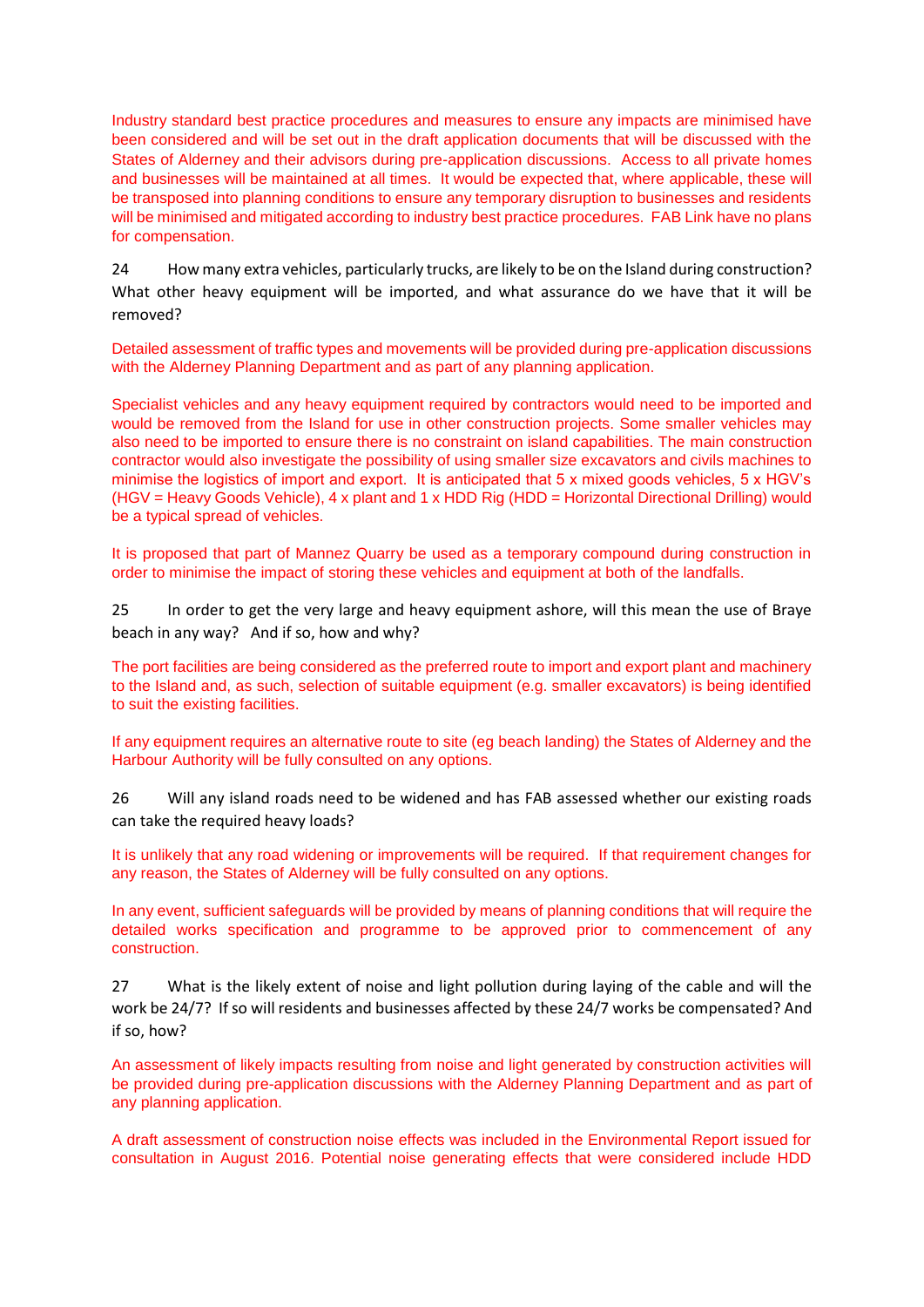drilling; cable duct installation and cable pull-in; transition joint bays; cable route civil engineering works and work site preparation.

Mitigation for noise from construction activities would be controlled by following industry best practice such as British Standard BS 5228-1:2009+A1:2014 or equivalent standard that may be imposed through planning condition by the Alderney Building and Development Control Committee.

Construction works will follow Best Practicable Means to minimise noise and vibration effects. Following the addition of appropriate mitigation measures, noise levels can be reduced to acceptable levels, which can be controlled by conditions imposed on any grant of planning permission.

A high level programme of works will be presented to the States of Alderney as part of the preapplication discussions. This will be followed by a detailed construction programme upon appointment of the preferred main construction contractor, which will be required as part of the pre-construction conditions of the option agreement and any planning permission that may be granted.

The working hours will be subject to discussions and agreement with the Alderney Planning Department to ensure they are satisfied that there will be no significant adverse impacts on local residents.

28 How will FAB get their workforce to the island? There are already insufficient seats on the airlines for residents, regular visitors and tourists and the island does not have a regular ferry service. Will FAB consider providing their own transport to and from the island?

Options to include transfer of construction personnel on the vessels that will be commissioned to transfer equipment to the Island are being considered. This would be managed by the main construction contractor to ensure that transportation of personnel is not having a negative impact on the availability of the current transportation options.

29 Have FAB considered the environmental impact both during construction and after completion, especially with regard to species like blond hedgehog and birdlife, and if so can they provide or will they be providing information?

Alderney Wildlife Trust Enterprises undertook an extensive 12-month study of flora and fauna to establish the ecological baseline of Longis Common. This included a Phase 1 habitat survey, Phase 2 species surveys for flora, breeding birds, wintering birds, bats, butterflies and other terrestrial invertebrates and water quality surveys within Longis Pond and Corblets Quarry/Reservoir. Any potential impact of the project during construction and operation could then be appraised against the specific ecological receptors, including the blond hedgehog and birdlife, identified along the cable route and those noted within a corridor of 500 m.

A range of mitigation measures has been identified, including avoidance of the better areas of habitat by aligning the route with an existing footpath, which has reduced the species diversity of the habitats in this location due to trampling, realigning the route to avoid the area of reed beds, and routing part of the cables along an existing road. Minimisation of land-take will also be achieved by maintaining a maximum working width for the onshore cable trenches of 5m in the coastal grassland habitats of Longis Common.

Methods of reinstatement will be used to ensure as much of the existing top-soils are carefully stored and segregated to ensure that each habitat is replaced in the appropriate location to allow regeneration.

The intertidal areas of both landfalls have also been surveyed by the Centre for Marine and Coastal Studies (CMACS) with common eelgrass (Zostera marina) identified up to the rocky edges of Raz Island and extending to a depth of 11m below sea level. In consultation with Alderney Wildlife Trust, we have proposed an exclusion zone to ensure that cable installation works do not result in significant impacts to this sensitive habitat.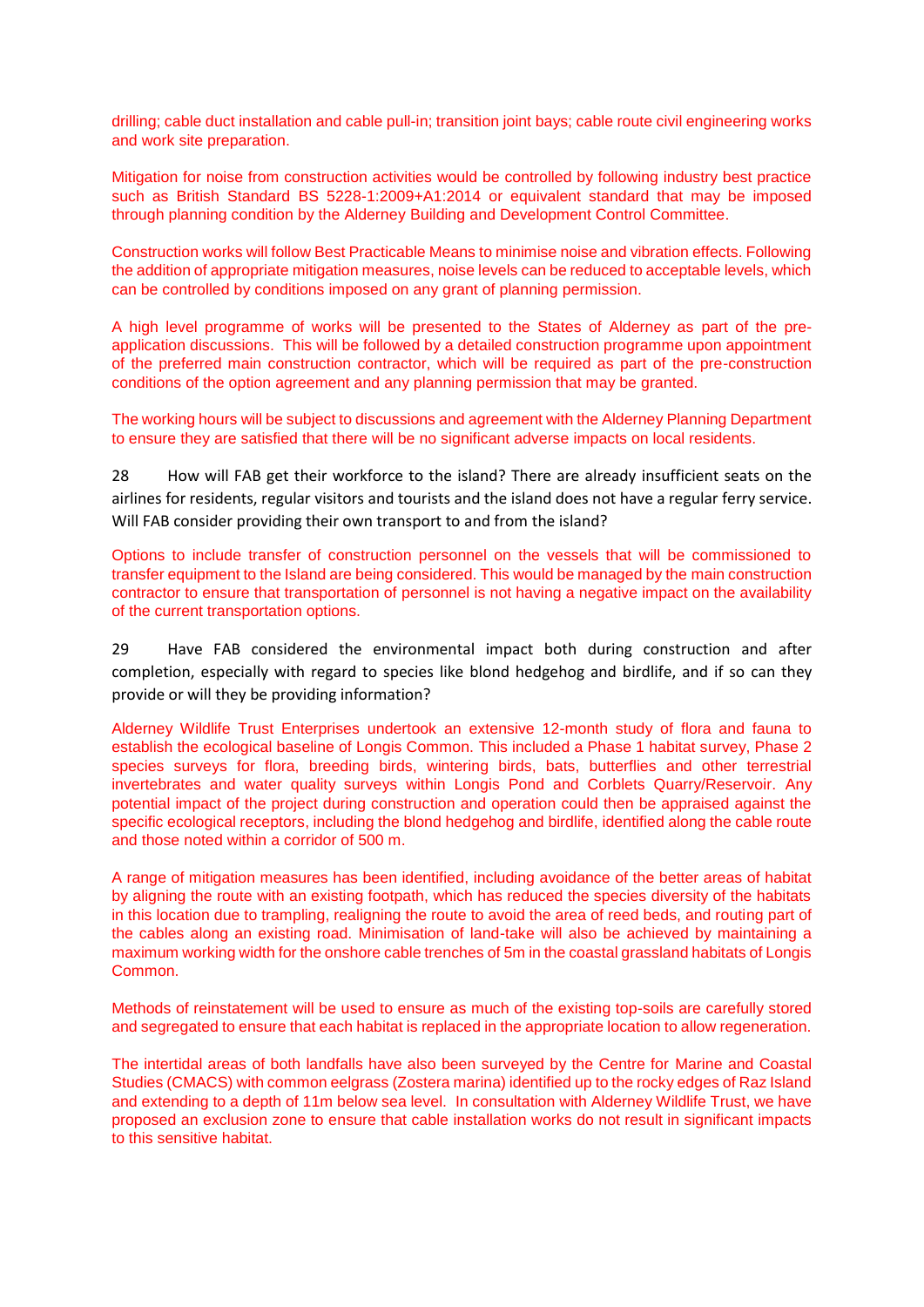A detailed assessment of potential environmental impacts will be provided during pre-application discussions with the Alderney Planning Department and as part of any planning application for the project.

30 What will happen to any war graves that are disturbed?

The route has been carefully selected to avoid all known sites of archaeological interest. Extensive research has been undertaken in association with the States of Alderney (who own the land), the Alderney Society, the States of Guernsey Cultural and Heritage Department, the Committee for the Preservation of Jewish Cemeteries in Europe, and JTrails (National Anglo-Jewish Heritage Trail) to determine the extent of the war graves on Longis Common which were extensively documented prior to their careful removal in the 1950s. As a precautionary measure, we have incorporated an additional 'no excavation' buffer area around the demarcated war grave sites which was recommended in the 2016 report from Professor Caroline Sturdy Colls at Staffordshire University.

As with any cable trenching in areas of previously known archaeological interest, an archaeological watching brief and management plan would be maintained during those parts of the construction programme that require ground clearance and excavation. All elements would be agreed with the Alderney Building and Development Control Committee before construction starts and this will include confirming procedures for dealing with any human remains in the unlikely event that they are found.

32. What is the timeframe of the project from beginning to end? Is 8-9 months realistic and what contingencies exist?

The construction workforce of approximately 20-40 persons will be on the Island for approximately 18 months which may be broken into discrete work periods due to operational and seasonal considerations/constraints.

33. In which month will the work begin and end?

A start and end date has not been confirmed, as the timetable for determination of the planning application has not yet been finalised. A high level programme of works will be presented to the States of Alderney as part of the pre-application discussions. This will be followed by a detailed construction programme upon appointment of the preferred construction contractor, which will be required as part of the pre-construction conditions of the option agreement and any planning permission that may be granted. No works will take place in July and August at the landfalls in Alderney.

# **Questions Answered by States of Alderney**

1. a) Given that the changes proposed to the greenbelt law are so major, will the States consider a plebiscite vote on the changes to the greenbelt law?

Changes to the Building and Development Control Law are proceeding through the normal channels including appropriate public consultation.

The SoA team seeking to renegotiate the Commercial Option Agreement has not involved itself with, and does not wish to involve itself in, matters that are for BDCC.

b) Will the States consider giving a guarantee that the FABlink plebiscite vote will not take place until the consultation on the greenbelt issue has been completed and publicized?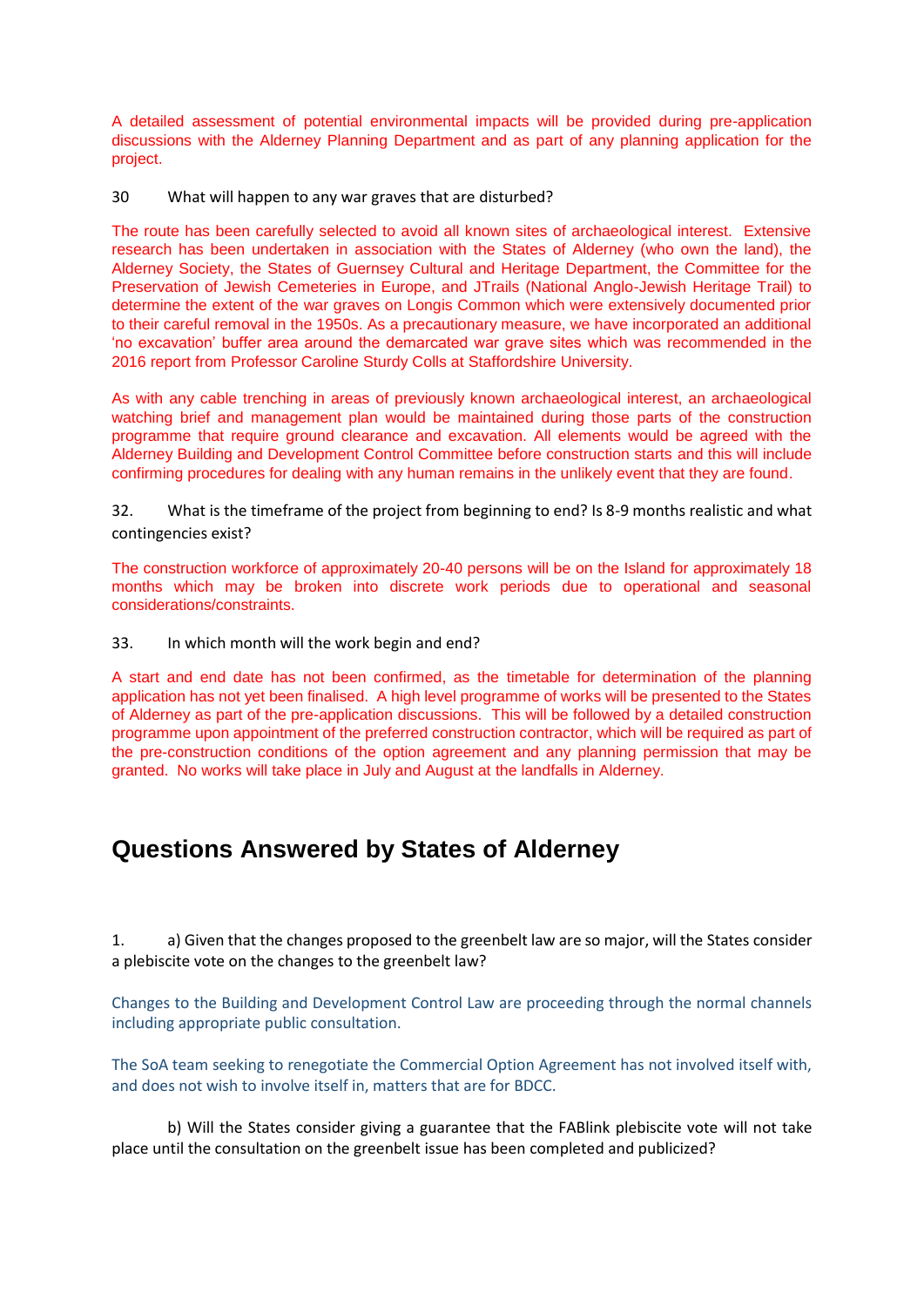The process to be followed for the holding of a plebiscite is set out in Item IX of the Billet D'Etat for the States Meeting held on 13 September 2017.

c) IF the FABlink plebiscite does happen, would the States agree to formulate the questions to include more than just what money we might receive?

The proposed question to be put at the plebiscite has not been finalised and will first have to be laid before the States of Alderney for approval.

2. Explain exactly why the cable has to come across the Island, especially if it is not linked to tidal power. What is the truth? We know they have not been trustworthy in other areas so how do we know the facts provided by FAB are genuine and trustworthy?

It is understood that FABlink has commercial and licence agreements with organisations in the UK, France however the States of Alderney are unable to answer the first part of this question. FABlink is a commercial business with access to appropriate technical and industry expertise and it has obtained a wayleave option to lay a cable(s) across the Island. In common with all wayleaves, be they in the private or public sector, the proposed amendments to the current Option Agreement with FABlink Ltd and to any subsequent detailed contract, if agreed, will be clearly set out with terms covering matters such as necessary reinstatement, financial payment (usually annual), number of years for which it will run, and any other conditions deemed necessary to protect the environment and to secure the States position in the case of defaults. As with any other business, there will have to be a reliance on the final texts of the legal contracts.

3. Why is the States listening to verbal promises from FAB? It is easy to make promises but not easy to enforce them if they are not fulfilled.

All negotiations begin with verbal exchanges. Any amendment to the wayleave options and any final contract will be formally documented and based on mutually agreed and enforceable commercial terms.

4. Has the States spoken directly to DCNS/RTE (our real long term partners) about their long term intentions for Alderney and what answer did they receive? Could the States please explain to us exactly how things will work going forward? Can we ask for written assurances from DCNS/RTE

This project is dealing with a proposed amended wayleave to be granted by the States to FABlink Ltd not DCNS/RTE.

5. Does the FAB cable preclude us from ever being able to develop tidal energy, directly with France?

There has been no evidence presented to indicate this will be the case, nor is there any reason to believe it will be.

#### **6. Passed to FABlink for response**

### **7. Passed to FABlink for response**

8. Given ARE failed all contractual & financial agreements will 'Race Tidal' (same shareholders) be excluded from any further opportunity to develop tidal power?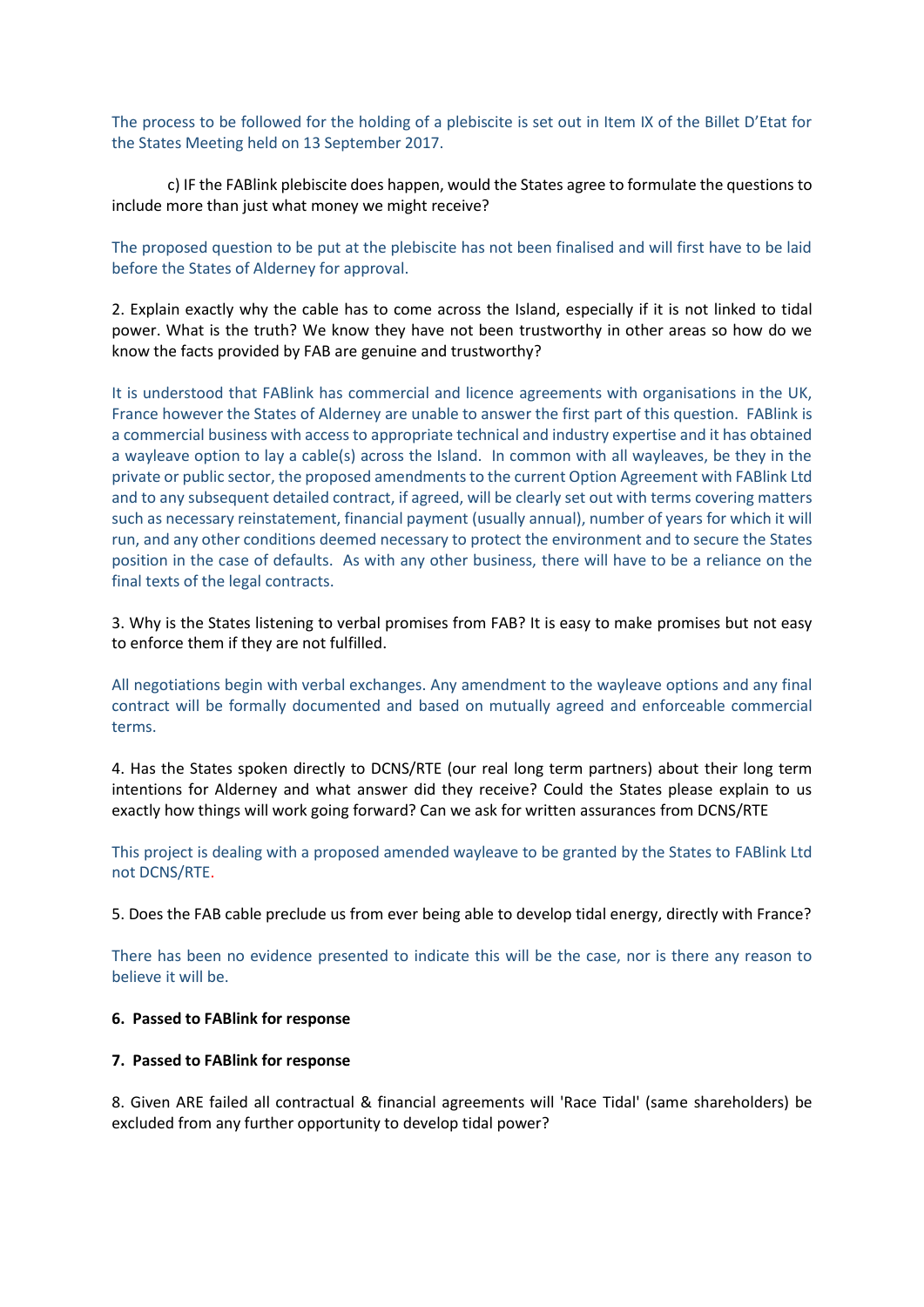Any party seeking to be granted use of the seabed blocks will be subject to appropriate scrutiny and due diligence and will need to comply with the Renewable Energy Law and Ordinance which impose stringent conditions on operators.

## **9. Passed to FABlink for response**

## **10. Passed to FABlink for response**

# **11. Passed to FABlink for response**

12. If FABlink goes ahead and fibre optic is provided and laid on to all homes and businesses, will this mean the shutting down of the Alderney microwave dish/internet service and local employees losing their jobs?

As at present the provision of Internet services to properties in Alderney has to be carried out by a telecommunications operator duly licenced in the Bailiwick. It is too early to say what the impact of any new opportunities will be on existing businesses. The States of Alderney are seeking clarity on the proposals being made by FABlink.

### 13. **Passed to FABlink for response**

### 14. **Passed to FABlink for response**

### 15 **Passed to FABlink for response**

### 16. **Passed to FABlink for response**

17. If, as one of the tender documents cites, port-a-cabins will be used to house workers in the quarry, will this mean changes to our planning law to allow for this – currently the law allows no new residential accommodation in the greenbelt, even if temporary. If this were to be allowed is this creating a precedent?

All matters relating to any development will be dealt with in accordance with and in compliance with the Building and Development Control Law.

18. Will there be criminal record background checks before issuing work permits to the workforce?

Applications for work permits will be subject to the appropriate and currently required levels of scrutiny. There are no plans for special procedures.

19. Will the workforce pay tax on Alderney?

The normal Income Tax and Social Security legislation will apply. No special arrangements are envisaged.

### 20. **Passed to FABlink for response**

21. **Passed to FABlink for response**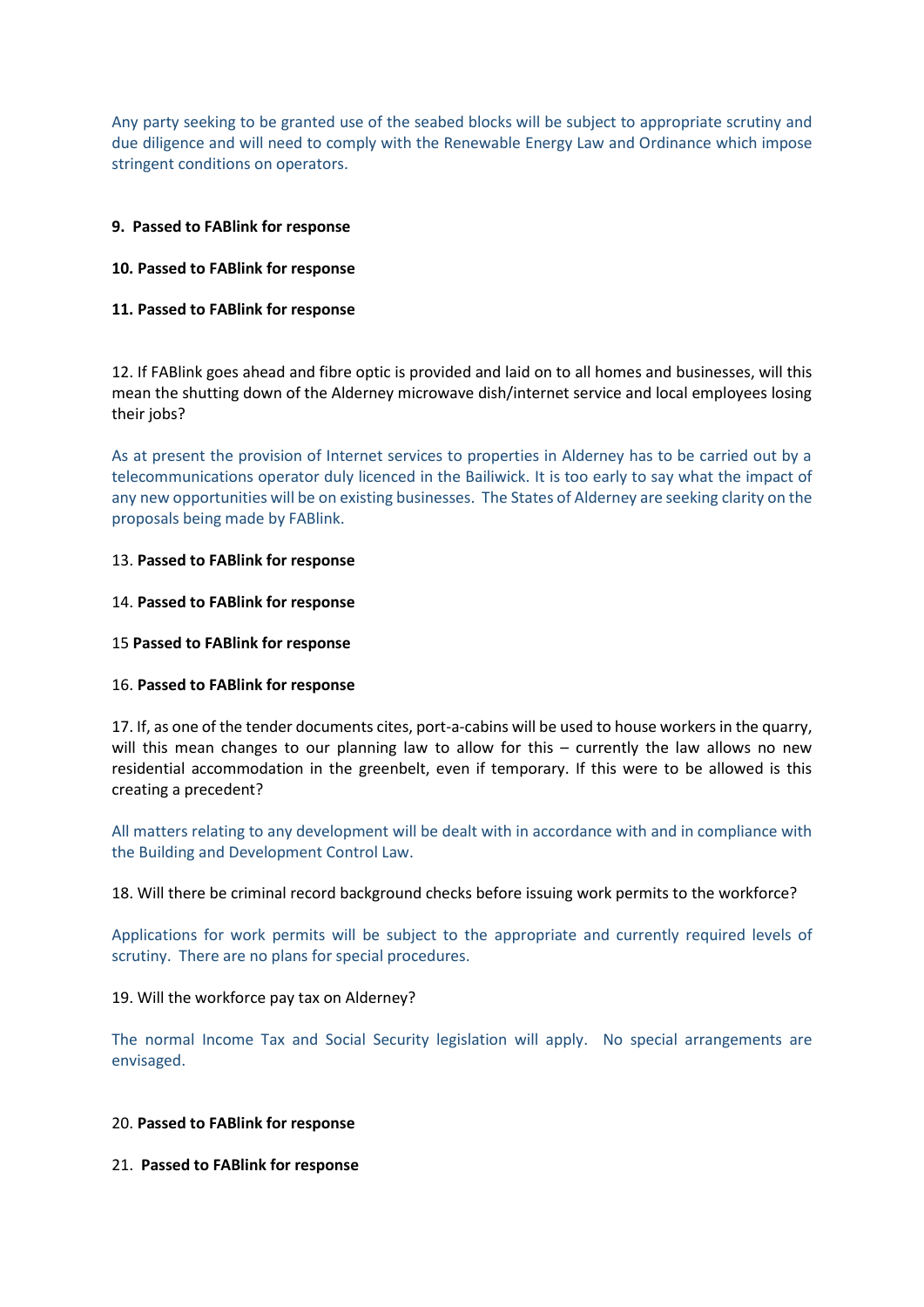- **22. Passed to FABlink for response**
- **23. Passed to FABlink for response**
- **24. Passed to FABlink for response**
- **25. Passed to FABlink for response**
- **26. Passed to FABlink for response**
- **27. Passed to FABlink for response**
- **28. Passed to FABlink for response**
- **29. Passed to FABlink for response**
- **30. Passed to FABlink for response**

#### 31. What will happen with the war graves that are disturbed?

The need for safeguards against damage to any area of historical or archaeological importance will be addressed through planning conditions.

#### 32. **Passed to FABlink for response**

#### 33. **Passed to FABlink for response**

34. Mr Barnes stated that there will be no converters because FAB has said so. How can this be guaranteed when FAB sells out and exits the project and the agreement? How can a legal document cover EVERY eventuality as Mr Barnes stated?

The current intention is that the commercial terms for the wayleave will make it clear that the States is not supporting, in principle, or otherwise, for the construction of a converter station at this time and without specific rights being granted, no converter station can be built on States owned land. This condition will apply to both FABlink Ltd and any successor organisations.

35. Mr Barnes stated that the work will happen outside of the tourist season, but if FAB begin works and it does, as we suspect, spread into our tourist season what can we do then…it will be too late, the work will have begun until it is finished?

The current intention is that the commercial terms for the wayleave will require the risks of works impacting upon the island in the peak tourist months to be appropriately managed and mitigated. It is further reasonable to expect that any planning permission will impose conditions as deemed necessary. There has been acceptance in principle of a cessation of the works during July and August which will be carried forward in any final agreement that may be concluded.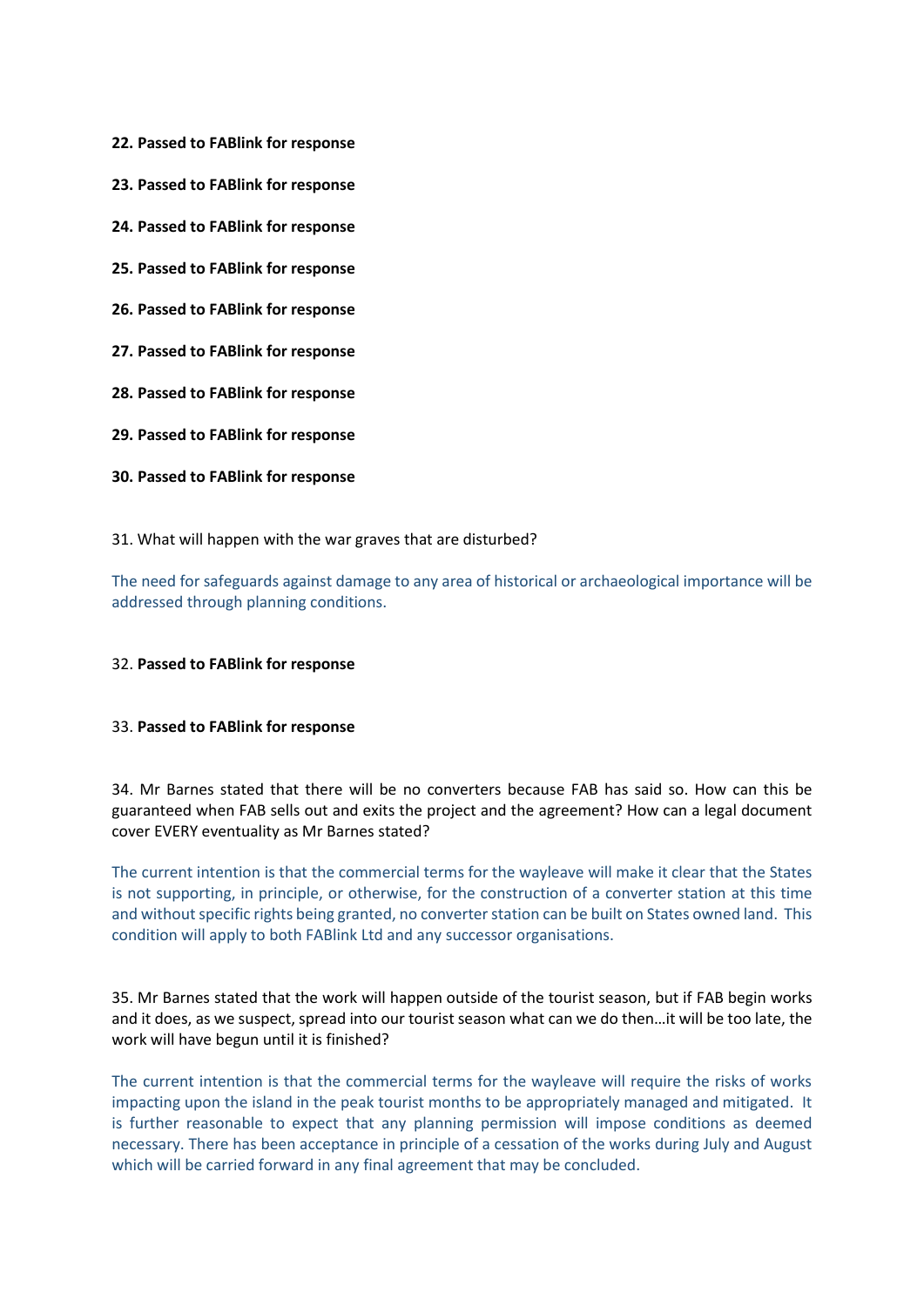36. Will there be realistic penalty clauses for failing to achieve the timeframe for construction, especially if this affects one or more tourism seasons? Who is competent to monitor performance, what powers will they have?

The current intention is that the commercial terms for the wayleave will require the risks of works impacting upon the island in the peak tourist months to be appropriately managed and mitigated. It is further reasonable to expect that any planning permission will impose conditions as deemed necessary. The intention is for the States to engage specialists as appropriate to monitor works.

37. Can the States insist on a performance bond? Surely yes, its States land and they have a duty?

It is possible for the States to seek a performance bond in respect of the works to be carried out on States land if there is a justifiable concern that these might not be carried out, or the site reinstated, to the required standard.

38. How are we going to guarantee that the way-leave is paid if and when FAB sell out and the agreement is with a totally separate third party? What security is available to ensure payment is made and under what jurisdiction is the contract. How will it be enforced? What steps can and will be taken if the wayleave is not paid.

The wayleave is a form of contract whereby FABlink would be granted the privilege to use a piece of land for a specific purpose in exchange for payment in accordance with certain terms, which can include the grounds for termination if payments are not made when due. This would apply to whichever party held the wayleave. In the unlikely event of non-payment the matter would be dealt with in the appropriate legal manner if necessary through the courts and in accordance with the wayleave terms.

39. Is the way-leave contract sufficiently secure that we could securitise the wayleave? Can we ask for up-front payments at least for part of the way-leave?

It would be unusual to contemplate securitising a wayleave of this type, but the parties are of course able to negotiate how the payments are made.

40. What has happened to the 2015 Option Agreement, is this no longer valid due to the fact that ARE no longer has access to our seabed and therefore cannot give FAB access?

The 2015 option agreement for a wayleave remains in place.

41. What will happen to the way-leave monies, can funds be retained for Alderney and if so what use will funds be put to? If we retain the funds will our financial support from Guernsey be reduced by the amount that we receive in way-leave?

In terms of any significant monies received from the wayleave, the States of Alderney will engage with the States of Guernsey to ensure the money is used appropriately. Constructive dialogue takes place between the Islands and there is an onus on both Islands to make all reasonable efforts to increase revenues in order that both islands can continue to enjoy good quality public services.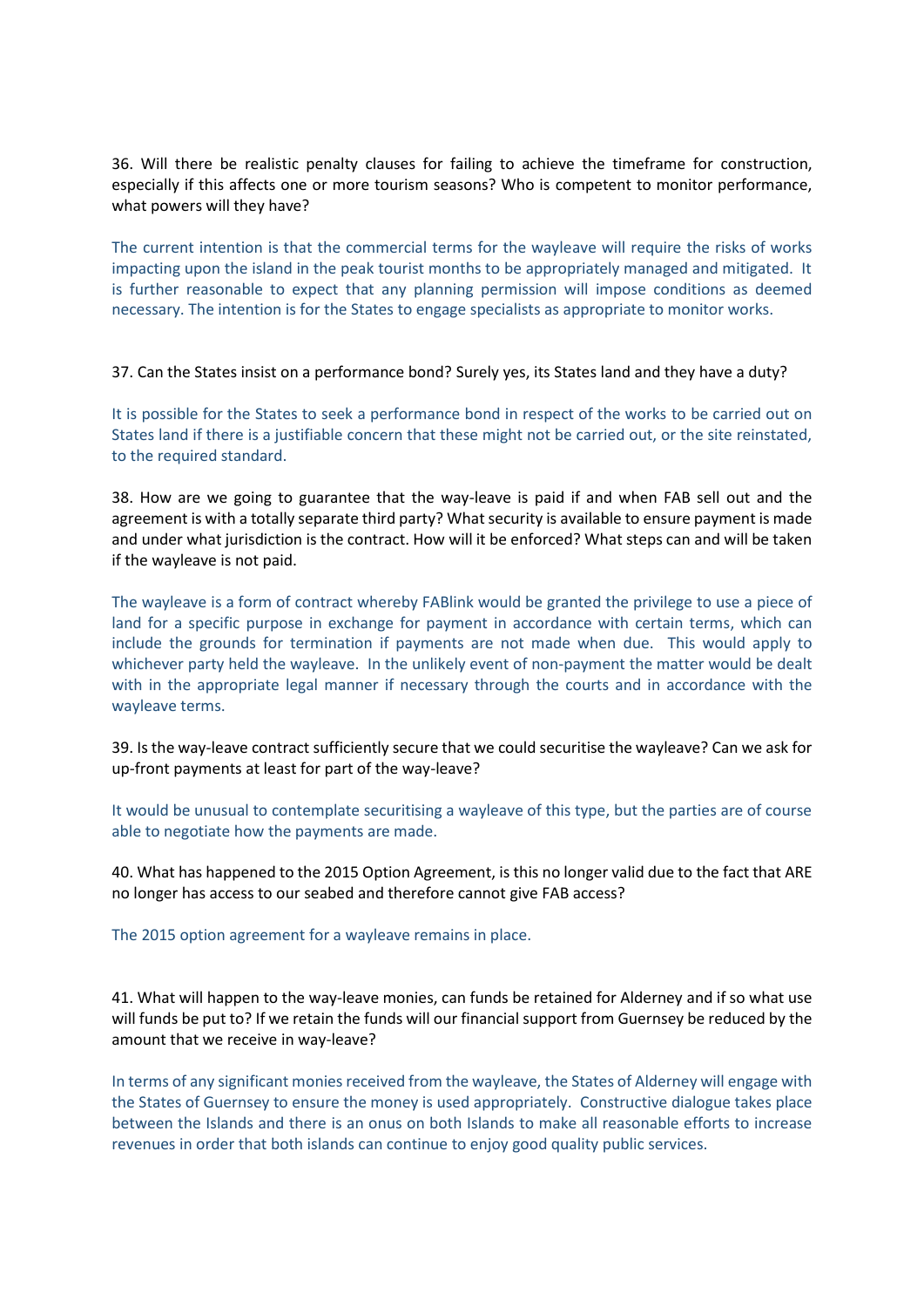There is no reason to believe that the revenue generated from the wayleave would be used for purposes other than those which benefit Alderney and the hope is that there would be no impediment placed that prevented Alderney from deciding how that money might be spent.

On the other hand, if without good reason, the States of Guernsey perceived Alderney choosing not to take up a new revenue stream it might cause them to reconsider the annual cash allocations currently granted to Alderney.

42. If Guernsey inform us the money is ours to keep and use as we see fit on the island, how can we be sure that they will stand by this? (The answer to the final Question asked in Guernsey States by Neil Inder on 2nd August states "Guernsey and Alderney operate in a fiscal union and as such anything that will either assist or hinder either economy would be of interest and benefit to the other"). Therefore this seems to suggest that it is impossible to separate out any funds specifically for Alderney?

As outlined in this question(s) Guernsey and Alderney operate in fiscal union and, for so long as the 1948 agreement is in place, much though not all of the Bailiwick's revenues go into a common pot – there is not an Alderney fund and not a Guernsey fund. That does not mean that special arrangements cannot exist which are different between the islands with a simple example being that the tax 'cap' for high-net-worth individuals is £50,000 in Alderney and £110,000 in Guernsey, making Alderney the more attractive location. In this respect there is no requirement from the States of Guernsey to have agreed this beneficial arrangement for Alderney but it has done so through close engagement and dialogue with the States of Alderney.

43. If all the above information is not forthcoming can we reject FAB until such time as FAB provides the information to enable islanders to make the right decision for the island? Lack of provision of honest and open information should mean SOA refuse to enter into a deal with FAB until the information is provided.

The Alderney electorate will have the opportunity to express their views at a plebiscite.

44. Do the Members consider that the three week notice period for the Plebiscite Vote – the 3 weeks quoted in the Sept Billet is adequate?

At its meeting held on 13 September 2017 the States approved the proposal for a minimum of three weeks' notice, by a majority with Messrs Tugby, Snowdon and Dean dissenting and Mr Birmingham abstaining.

45. Do the Members consider that the ten day period after information has been delivered to homes on the island before they have to vote, is adequate?

At its meeting held on 13 September 2017 the States approved the proposal for the circulation of information a minimum of ten days in advance of the plebiscite, by a majority with Messrs Tugby, Snowdon and Dean dissenting and Mr Birmingham abstaining.

46. FAB has unlimited finances behind it to aid in legal fees associated with fighting their case and looking for loopholes in our planning laws. How can the States of Alderney hope to compete with this?